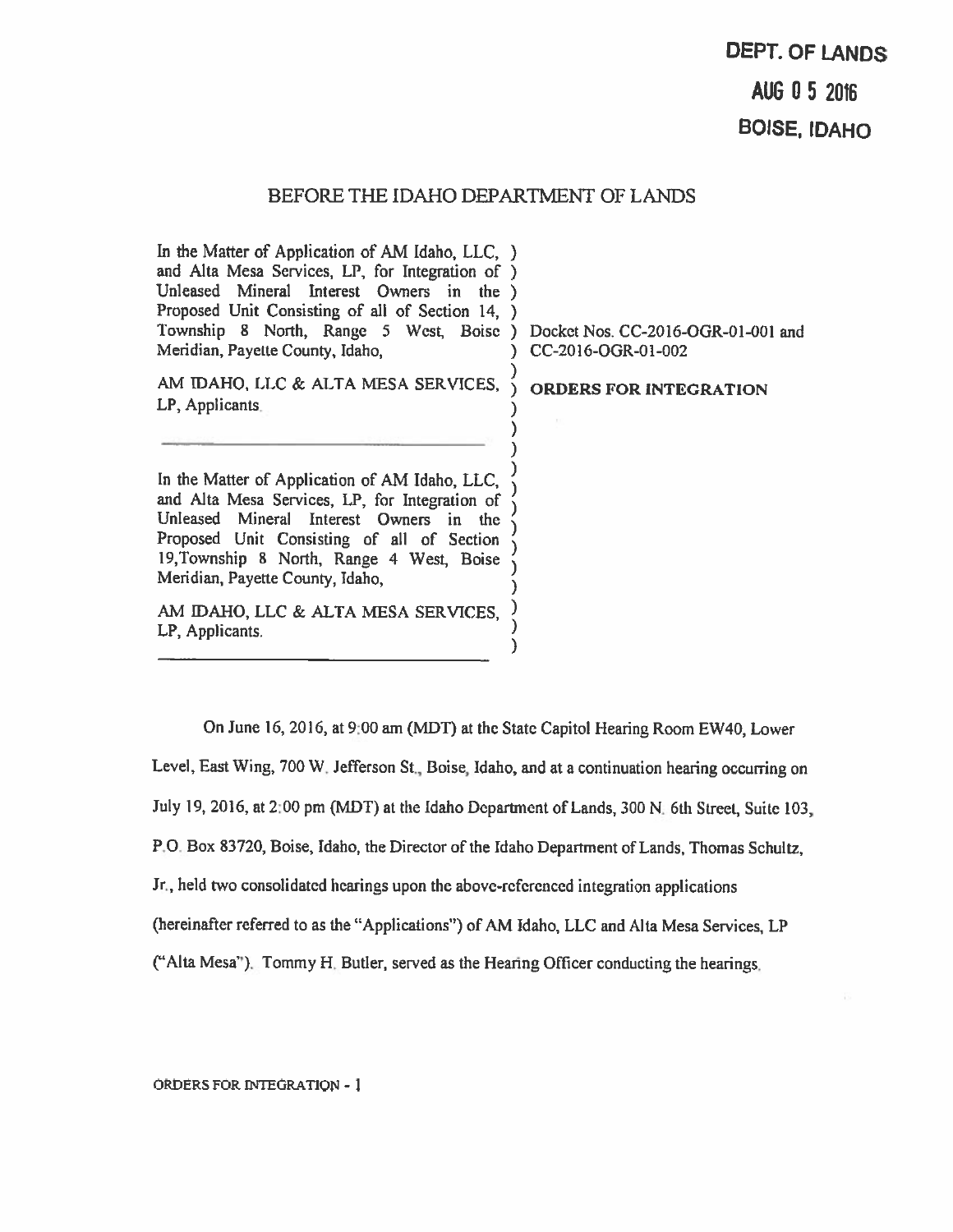#### **JURISDICTION**

The Director of the Idaho Department of Lands ("IDL") held the hearings on these Integration Applications pursuan<sup>t</sup> to Idaho Code § 47-324 (2016), and applied the substantive and procedural law found in the Oil and Gas Conservation Act (Chapter 3, title 47, Idaho Code), the Idaho Administrative Procedure Act, (Chapter 52, title 67, Idaho Code), and the Idaho Rules '' of Administrative Procedure of the Attorney General (IDAPA 04.11.01), all to the extent that the Rules of Administrative Procedure are not superseded by the Oil and Gas Conservation Act, and the Rules Governing Conservation of Oil and Natural Gas in the State of Idaho (IDAPA 20.07.02). The Rules of Practice and Procedure Before the Idaho Oil and Gas Commission (IDAPA 20.07.01), which preceded adoption of Chapter 52, title 67, Idaho Code, do not apply to these proceedings.

#### APPEARANCES

Attorney, Michael Christian appeared on behalf of the Applicants. kM Idaho, LLC and Alta Mesa Services, LP. The Applicants submitted their Integration Applications supported by sworn affidavits and the testimony of Wade Moore, Ill, <sup>a</sup> Landman, and the First Amended Affidavit of David Pepper. No uncommitted mineral interest owners or unleased parties or opponents to the Applications appeare<sup>d</sup> at the hearings. Only one public witness appeare<sup>d</sup> before the Director at the first hearing: Jim Classen, who is also currently <sup>a</sup> member of the Idaho Oil & Gas Conservation Commission.

On June 9, 2016, four uncommitted mineral interest owners of two separate parcels, Robert Bixby and Sue Bixby (Tract 86), and Luke Smith and Brynna Smith (Tract 62) filed general written responses to the Application in Docket No. CC-20l6-OGR-01-00I covering the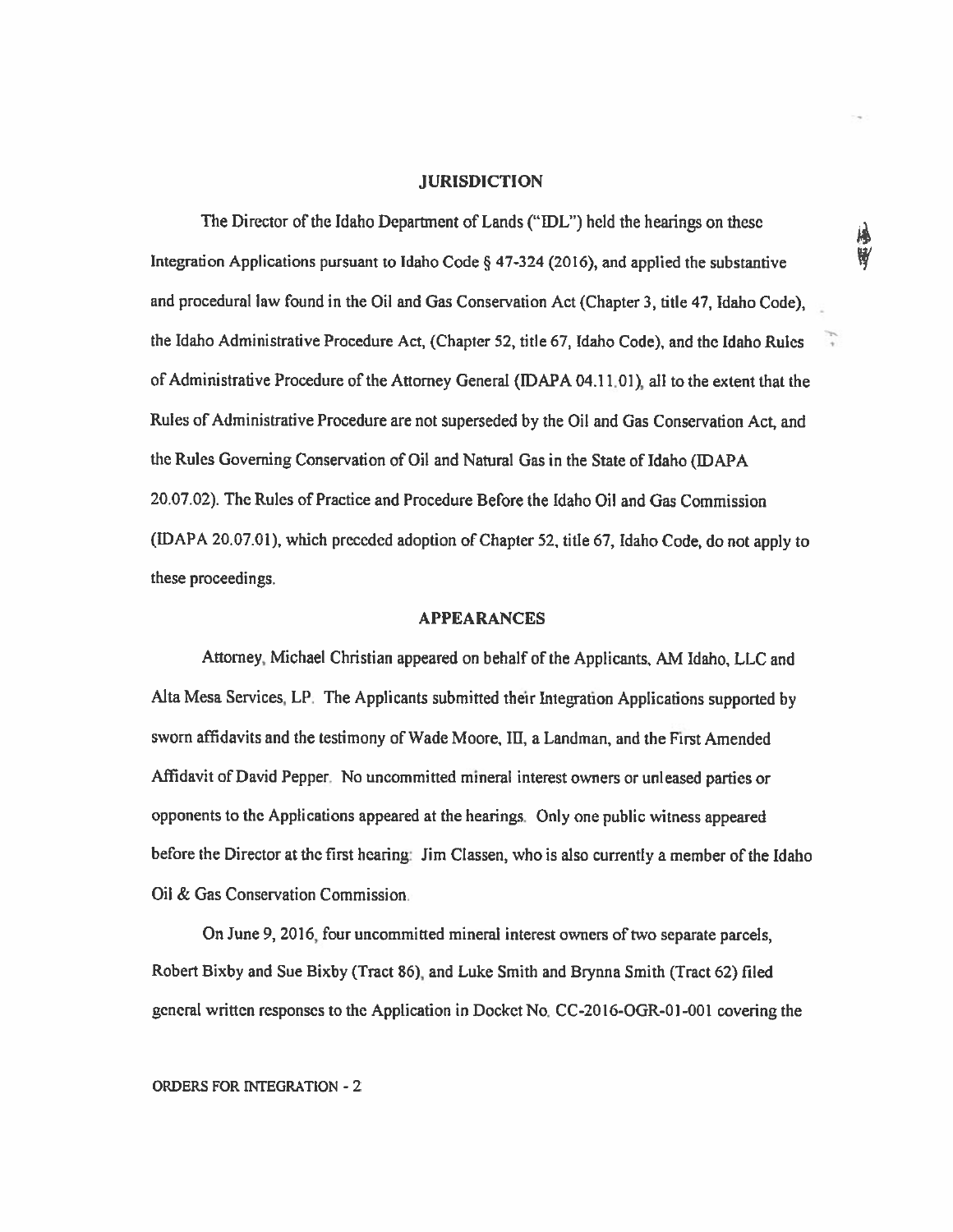spacing unit in Section 14, Township 8 North, Range 5 West, Boise Meridian, in Payette County, but none of those parties appeared at the hearing to oppose either Application based upon the elements of integration set out in Idaho Code § 47-322(d). Both written submissions from the Bixbys and the Smiths provided no evidentiaiy basis to challenge the integration elements alleged by the Applicants. The deadline for filing these responses and objections was June 9, 2016. Idaho Code § 47-324(c)(iii).

### FINDINGS OF FACT

<sup>L</sup> In the record before the Department of Lands are Applications filed by the Applicants on May 18, 2016, containing the materials responsive to the elements of integration set out in Idaho Code § 47-322(d).

2. This Order incorporates by reference herein the Applications and all other documents on file in the record at the Idaho Department of Lands, including correspondence, notices of heating, responses, and hearing transcripts.

3. These Applications contain the name and address of the Applicants: AM Idaho, LLC, and Alta Mesa Services, LP, and their respective addresses.

4. These Applications each describe the spacing unit to be integrated. Docket No. CC 2016-OGR-01-001 proposes to integrate all the area within Section 14, Township 8 North, Range 5 West, Boise Meridian, in Payette County, Idaho. Docket No. CC-2016-OGR-Ol-002 proposes to integrate all the area within Section 19, Township 8 North, Range <sup>4</sup> West, Boise Meridian, in Payette County, Idaho. Exhibit <sup>A</sup> of each Application contains <sup>a</sup> <sup>p</sup>lat depicting the section spacing unit to be integrated and by number identifying the componen<sup>t</sup> individual tracts by property owner.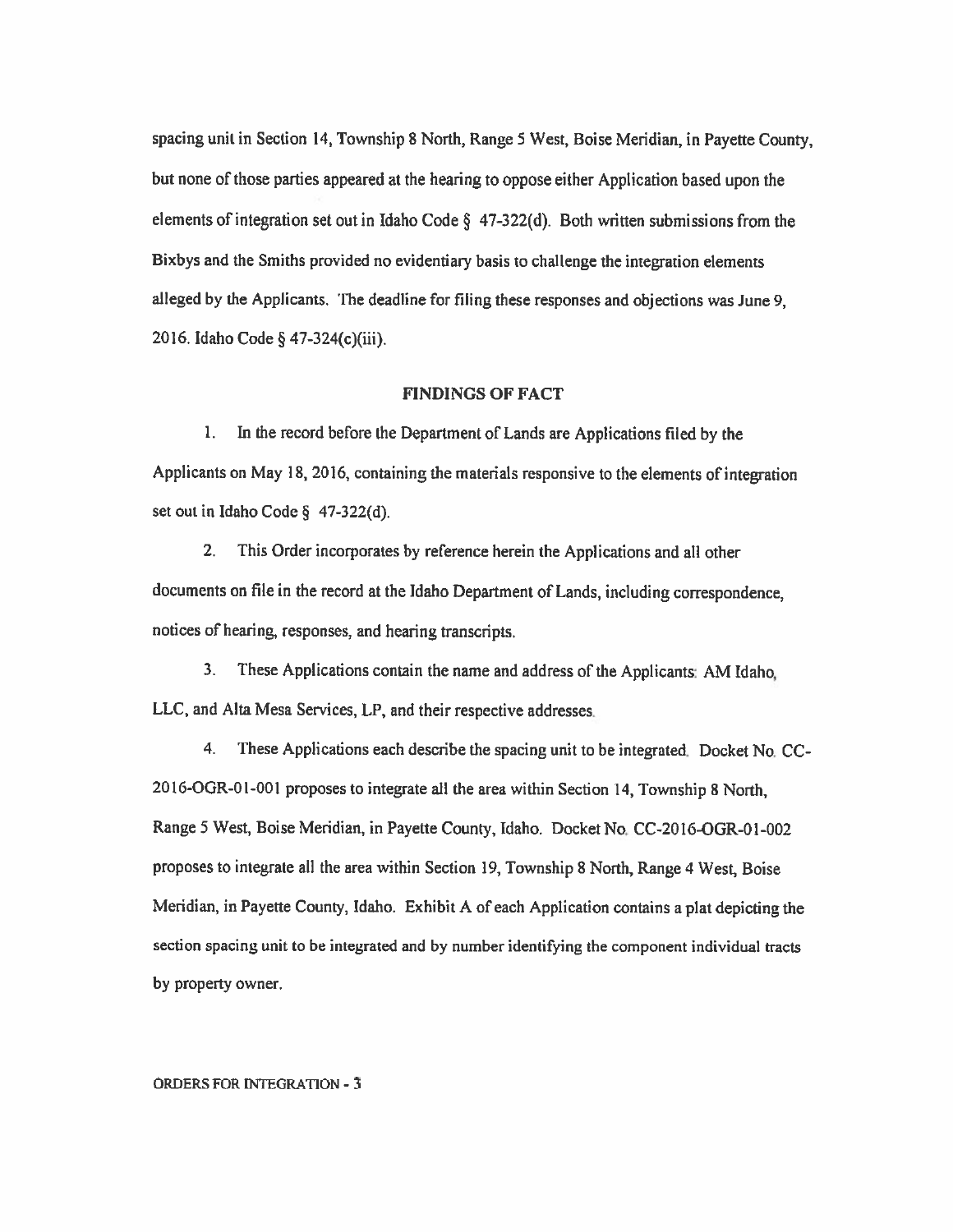5. Each Application contains <sup>a</sup> geologic statement regarding the likely presence of hydrocarbons. This geologic statement describes the porosity and permeability evidence in the target formations and references seismic data and geologic interpretation identifying <sup>a</sup> potential trap at <sup>a</sup> depth of about 3,400 feet subsurface. There is great reliance on seismic data since the wells proposed to be drilled are exploratory or "wildcat" welts.

6. Each Application contains <sup>a</sup> statement that the drill site is leased by the Applicants.

7. Each Application contains <sup>a</sup> statement of propose<sup>d</sup> operations, identifying the proposed Operator as Alta Mesa Services, LP, 15021 Katy Freeway, Suite 400, Houston, TX 77094. The statement identified that the purpose of these activities is exploratory and that these are wildcat wells, describing the proposed processing facilities, as well as the well pa<sup>d</sup> equipment for operating these wells.

8. Each Application contains a proposed form lease and a proposed form of joint operating agreement [AAPL Form <sup>610</sup> Model Form Joint Operating Agreement (1989)], as Exhibits <sup>B</sup> and <sup>C</sup> to each Application.

9. Each Application contains <sup>a</sup> list of the names and last known addresses of proposed uncommitted mineral interest owners to be integrated, identified by their <sup>p</sup>lat tract numbers, which corresponds with those component parcels of each spacing unit to be integrated as depicted on Exhibit <sup>A</sup> of each Application.

10. A May 24, 2016 letter clarifies that the owners of Tract 58 in Docket No. CC-20l6- OGR-01-001 signed a lease with Alta Mesa. A June 9, 2016 response from the owners of Tract <sup>I</sup> and 8in Docket No. CC-2016-OGR-0l-001 stated that they had signed <sup>a</sup> lease with Mta Mesa. Thus, in Docket No. CC-2016-OGR-01 -001, the owners of Tract 1, 8, and <sup>58</sup> are no longer uncommitted mineral interest owners to be integrated.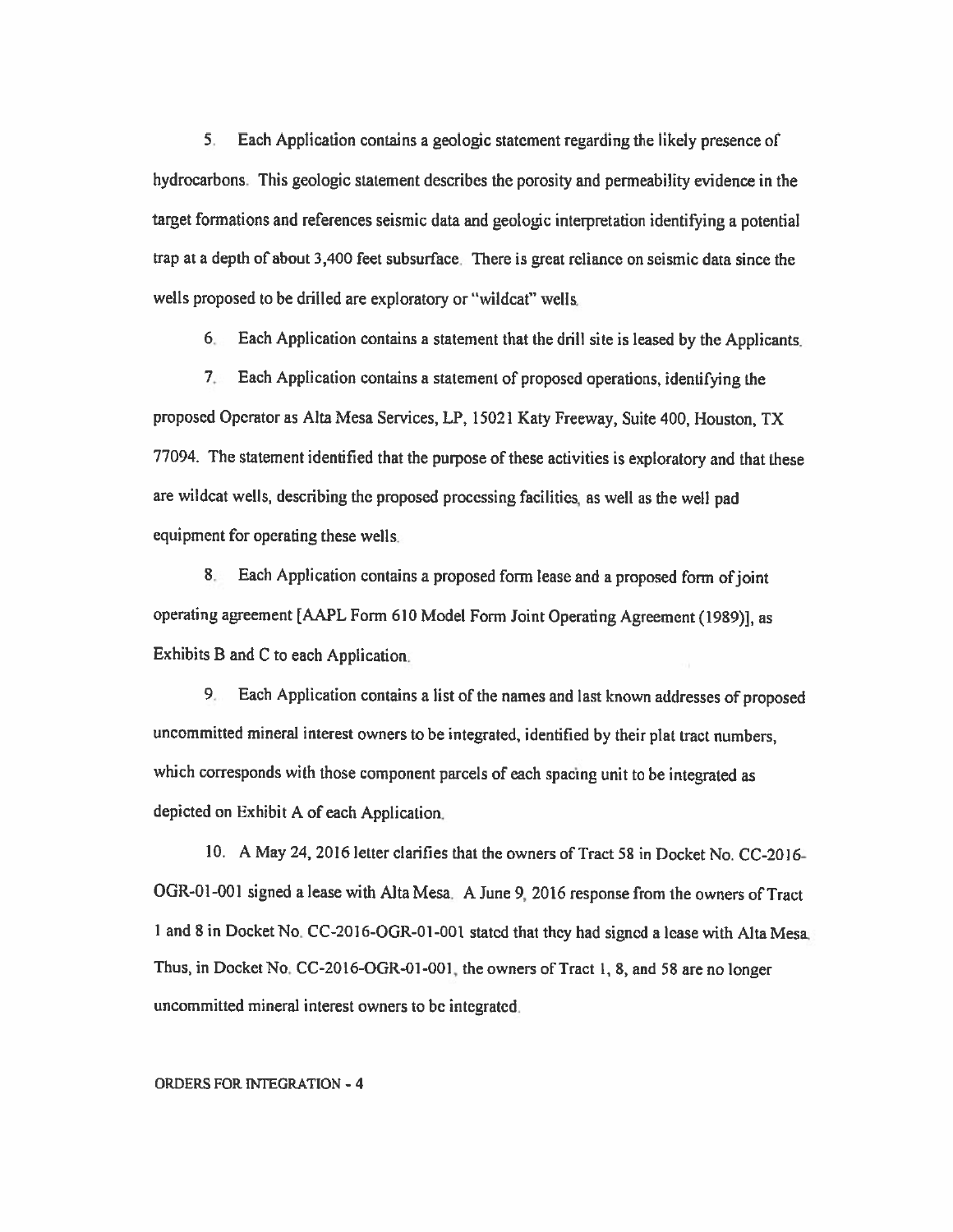11 Each Application contains <sup>a</sup> First Amended Affidavit of David Pepper, <sup>a</sup> senior landman with Alta Mesa, which states, in paragraph three: "[p]ursuant to Idaho Code § 47-322(d)(viii), Mta Mesa has support from more than fifty-five percent (55%) of the mineral interest acres in the spacing unit" for each spacing unit proposed to be integrated. Mr. Pepper's Affidavit also reports that the highest bonus paid in the spacing unit prior to the application for integration was \$100 per acre or \$50 per acre for tracts comprising less than an acre.

12. Each Application contains Exhibits E, F, and G, which document the Applicants' efforts to contact and reach an agreement with uncommitted owners. Exhibit <sup>E</sup> is the résumé of efforts, which evidenced the two or greater attempts to make contact with each uncommitted mineral interest owner. Exhibit <sup>F</sup> attached to each application contains copies of the certified mailing slips for certified mailings to each uncommitted mineral interest owner. Exhibit "A" to the First Amended Affidavits of David Pepper contains an example or form letter of the mailings that were referenced in the Applications. This letter and the evidence of mailing show that the Applicants attempted to <sup>g</sup>ive actual prior notice to each of the uncommitted mineral interest owners at their last known address of the Applicants' intent to develop the mineral resources in the spacing unit and <sup>a</sup> desire of the Applicants to reach an agreement with that owner, in accordance with Idaho Code §  $47-322(d)(x)$ . Exhibit G in each Application has an affidavit of publication in an effort to contact mineral interest owners who are unknown or cannot be found.

13. Each Application contains proposed terms of integration reflecting the five options for participation in the spacing unit as provided in Idaho Code § 47-322(c)(i)-(iv). Each Application describes five participatory options whereby <sup>a</sup> mineral interest owner could either: I) become <sup>a</sup> working interest participant and bear their proportionate cost of participating in <sup>a</sup> well as provided in a joint operating agreement; 2) become a nonconsenting working interest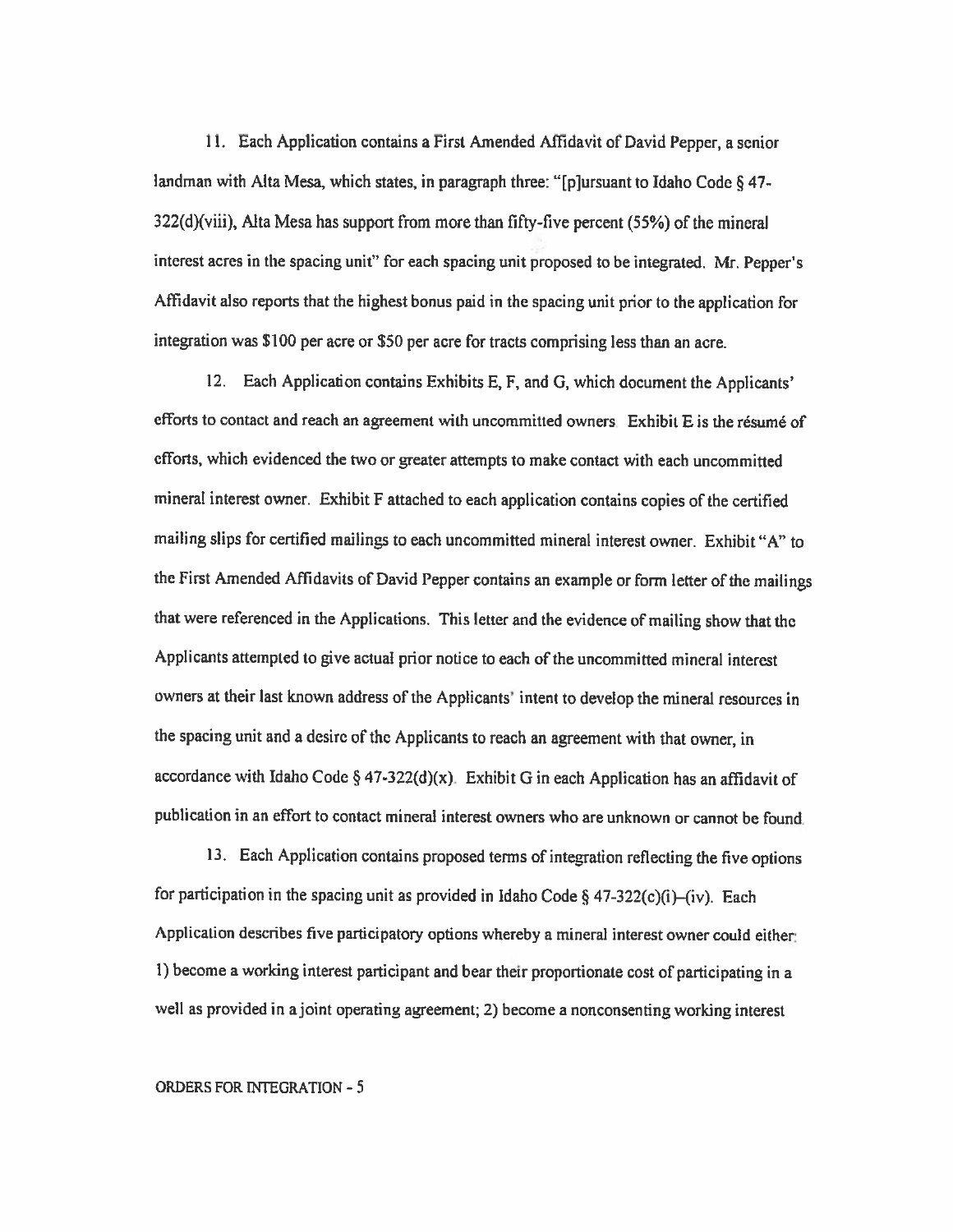owner as provided in <sup>a</sup> joint operating agreement and ultimately receive their proportionate share of the revenue from the well as <sup>a</sup> carried interest, after incurring up to <sup>a</sup> 300% risk penalty; 3) become <sup>a</sup> lessee, leasing their mineral interest for <sup>a</sup> bonus and 1/8th royalty share of production attributable to their net mineral acres; 4) become an objector, whereby they would be deemed to have leased their interest in exchange for <sup>a</sup> 1/8th royalty interest attributable to their net mineral acreage; and 5) become <sup>a</sup> mineral interest owner failing to make an election in response to the notice of integration, in which case they shall be deemed to have leased their interest in exchange for <sup>a</sup> 1/8th royalty interest attributable to their net mineral acreage and <sup>a</sup> bonus equal to that paid by the operator to other mineral interest owners in the spacing unit prior to the issuance of any integration order.

14. While the Applications do not request <sup>a</sup> specific risk penalty, the Applicants clarified at hearing that it was requesting <sup>a</sup> 300% risk penalty for nonconsenting working interest owners.

15. Pursuant to IDAPA 04.1101.602, the Department takes judicial notice that the Department mailed <sup>a</sup> copy of each pertinent Application and notice of hearing to all those uncommitted mineral interest owners identified as owning interests in each respective spacing unit as required by Idaho Code § 47-324(c)(iii). These Applications were sent to the uncommitted mineral interest owners via U.S. Mail, postage prepaid and certified mail, return receipt requested at their last known addresses provided in the Applications.

16. Each Application also contains an Affidavit of Publication by which unlocatable or unknown mineral interest owners in each respective spacing unit were notified of the Applicants' intent to develop the minerals and requested to contact the Applicants On May 11, 2016, the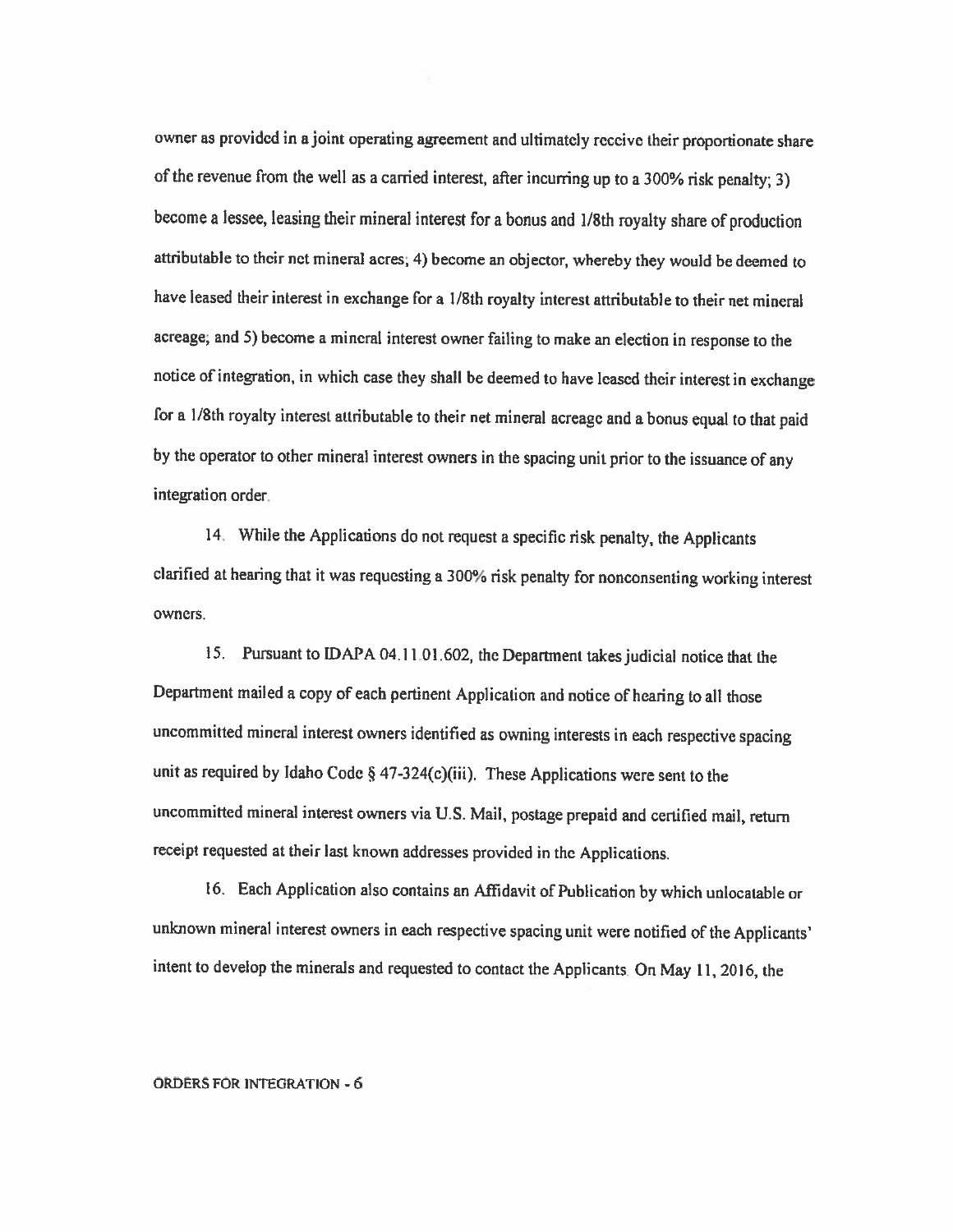notice was published in the *Independent Enterprise*, a weekly newspaper of general circulation in Payette County, which is the county where the proposed spacing unit is located.

17. Wade Moore, 111, <sup>a</sup> landman for the Applicants, testified about his efforts to contact Cody Gardner and Alicia Gardner, who recently purchased Tract <sup>81</sup> in Section 14, Township <sup>8</sup> North, Range <sup>5</sup> West. Boise Meridian, in Payefte County, Idaho from Chad Roberts and Lisa Roberts. Mr. Moore testified that he spoke with Alicia Gardner by telephone six separate times and twice provided the Gardners with <sup>a</sup> proposed lease form. Ultimately, Mr. Moore testified that Mrs. Gardner told him that the Gardners were not interested in leasing and that they would appreciate if he did not contact them thrther.

18. On June 9, 2016, four uncommitted mineral interest owners of two separate parcels, Robert Bixby and Sue Bixby (Tract 86), and Luke Smith and Biynna Smith (Tract 62), filed general written responses to the Integration Application in Docket No. CC-2016-OGR-Ol-00l covering the spacing unit in Section 14, Township <sup>8</sup> North, Range <sup>5</sup> West, Boise Meridian, in Payette County, but none of these parties appeared at the hearing to oppose either Application based upon the elements of integration set out in Idaho Code § 47-322(d). Both written submissions from the Bixbys and the Smiths provided no evidentiary basis to address or challenge the integration elements alleged by the Applicants, AM Idaho, LLC and Alta Mesa Services, LP.

19. One public witness testified: Commissioner Jim Classen. Commissioner Classen testified that he had reviewed submitted proprietary seismic data, logs, test data, pressure data, and up to ten months production for prior wells drilled in the general area. His general opinion was that, <sup>g</sup>iven his interpretation of this data, the prior wells in the area are draining less than <sup>640</sup> acres. Consequently, he recommended that smaller spacing units ought to be utilized for future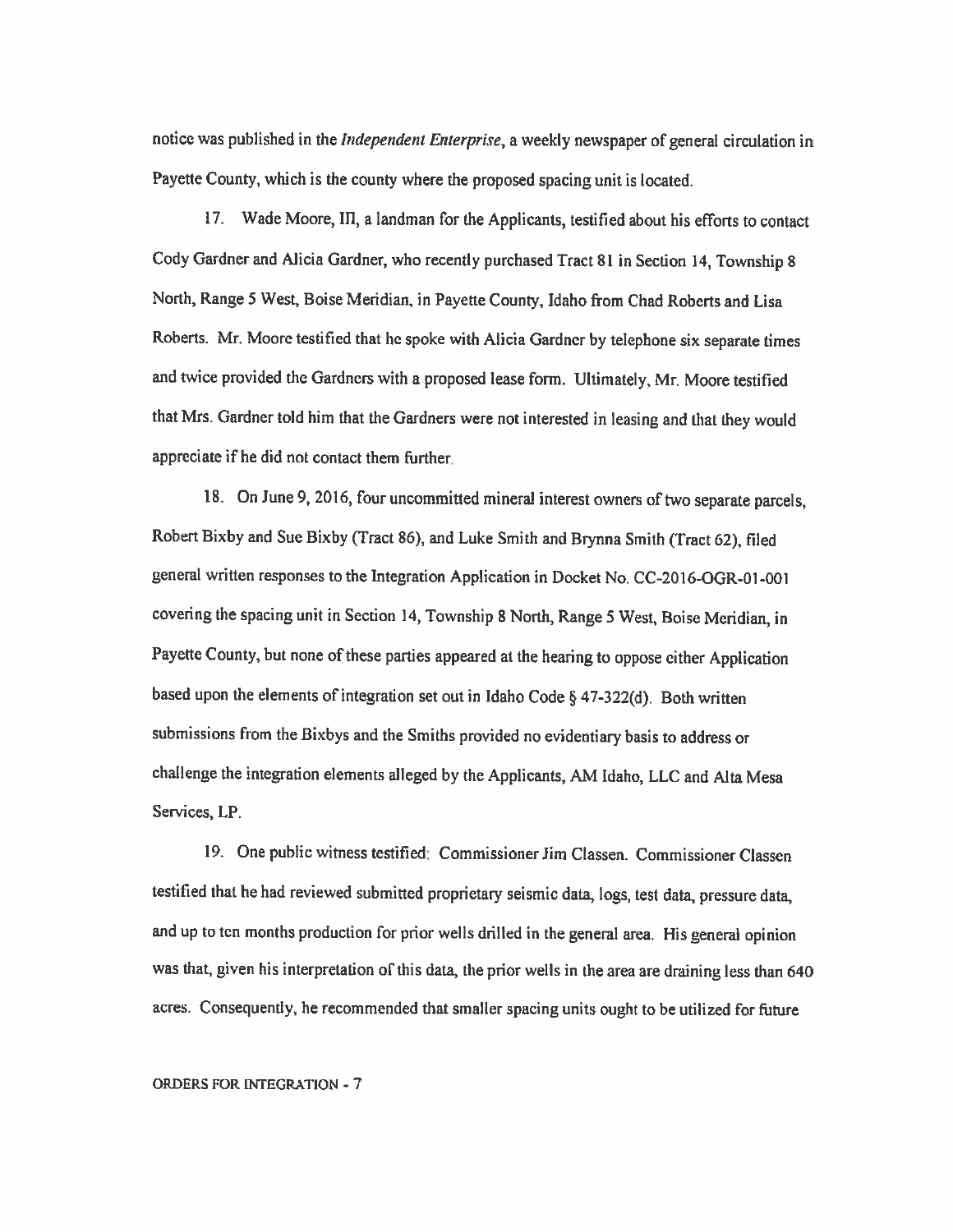wells, based upon this data and input from an operator and technical analysis by the Idaho Department of Lands staff. However, Commissioner Classen admitted that he had not specifically viewed the seismic data for these particular spacing units at issue.

### CONCLUSIONS OF LAW

#### IOGC DOCKETS NO. CC-2016-OGR-0I-0Ol and -002

1. The Director of the Idaho Department of Lands has authority over these matters pursuant to Idaho Code §§ 47-322(a) and 47-324(c).

2. Idaho Code § 47-321(3) directs that: "[e]xcept where circumstances, geologic or otherwise, affecting the orderly development of <sup>a</sup> poo<sup>l</sup> reasonably require, spacing units shall be of approximately uniform size and shape for the entire pool," In turn, DAPA 20.07.02.120.02 mandates that <sup>a</sup> standard state-wide spacing unit area be initially employed for wells drilled for gas in the absence of <sup>a</sup> Commission order setting spacing units for the pool. This rule provides in pertinent part that: "[e]very well drilled for gas must be located on <sup>a</sup> drilling unit consisting of approximately six hundred forty (640) contiguous surface acres, which shall be one govemmentai section or lot(s) equivalent thereto, upon which there is not located, and of which no part is attributed to, any other well completed in or drilling to the same pool."

3. Based on the current evidence available and provided in these Applications, establishing the state-wide spacing units for gas wells consisting of approximately 640 acres in Section 14, Township <sup>8</sup> North, Range <sup>5</sup> West, Boise Meridian, and approximately <sup>640</sup> acres in Section 19, Township <sup>S</sup> North, Range <sup>4</sup> West, Boise Meridian, both in Payette County, Idaho are, by operation of law, deemed to result in the most efficient and economic drainage of <sup>a</sup> common pool or source of supply.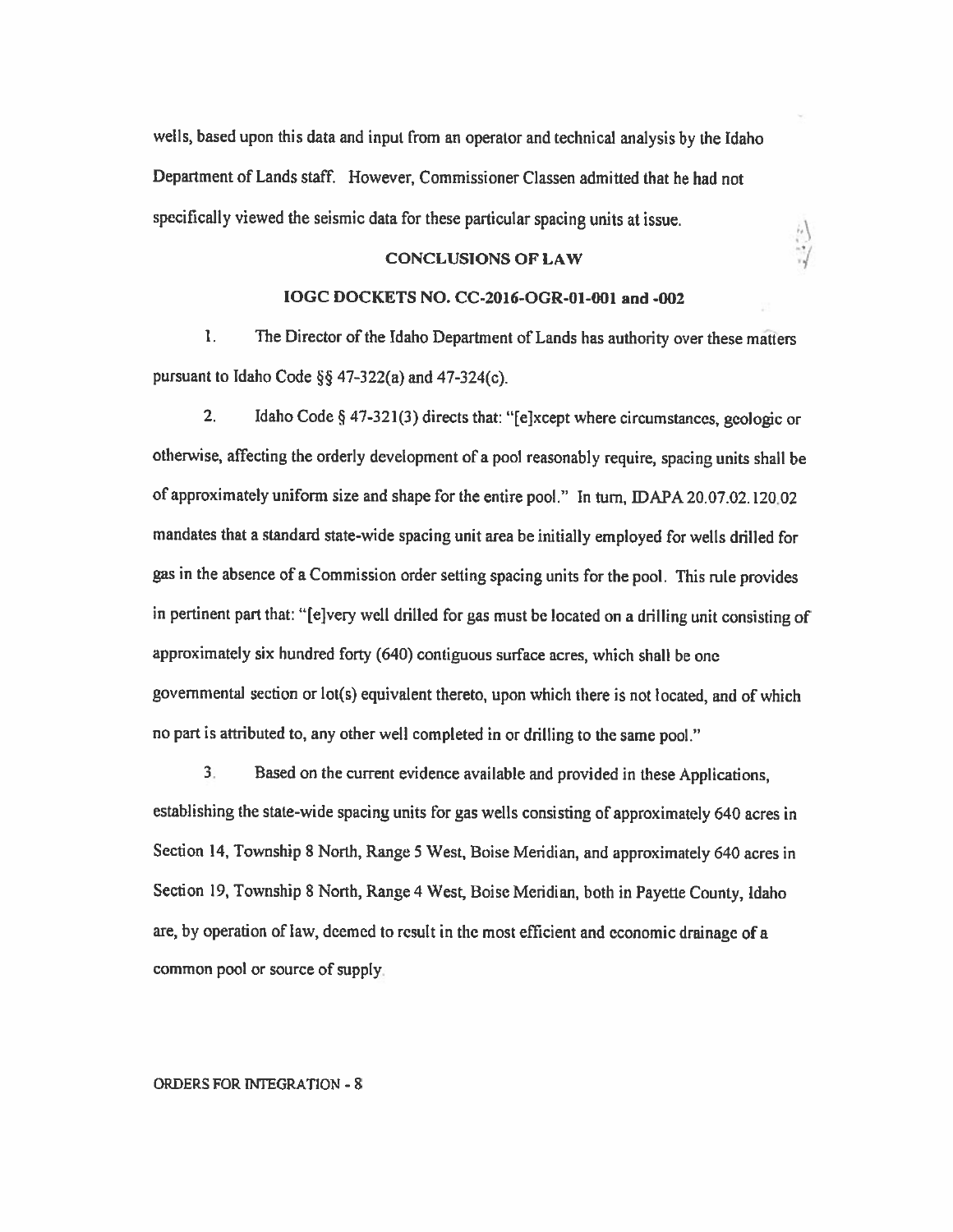4. Establishing and accepting this initial spacing of 640 acres best protects the correlative rights of mineral owners in the spacing unit, absent further information gained from drilling these exploratory wells. Moreover, other courts, when confronted with assertions of barren acreage within <sup>a</sup> pooled or integrated spacing unit have erred on the side of the inclusion of any questionable acreage. In Amoco Production Co. v. Ware. 602 S.W.2d 620 (Ark. 1981) the Arkansas Supreme Court reviewed whether Arkansas law imposed an implied covenant to take favorable administrative action upon <sup>a</sup> Lessee to exclude allegedly unproductive acreage from <sup>a</sup> unit for the benefit of its Lessor. The Court held that no such implied covenant existed in Arkansas. and observed that:

It is suggested that no one holding an interest outside the geological perimeter of the field should be permitted to share in the proceeds. That is <sup>a</sup> nice concept. However, drilling units and unitization are normally, if not always, determined by acreage and not by geographical lines that indicate whether oil may or may not be under the surface. What lies underneath the ground cannot be determined exactly unless wells are drilled. We cannot review the Commission's findings in this appeal; we cannot say it was absolutely wrong for the Commission to allow Murphy to share in the production.

Id. at 624.

Likewise, in Ward v. Corporation Commission, 470 P.2d 993 (OkIa. 1970) the Oklahoma Supreme Court held that the fundamental legislative policy underlying Oklahoma's Well Spacing Act, which sought to conserve oil  $\&$  gas resources, required that the regulatory agency should err on the side of restricting excessive drilling into <sup>a</sup> common source of supply and preventing waste whenever possible. Thus, the Department accepts and recognizes the initial state-wide spacing of <sup>640</sup> acres for gas wells under IDAPA 20.07.02.120.02 as applicable to the Applications under consideration.

5. Idaho Code § 47-322(a) provides in pertinent part: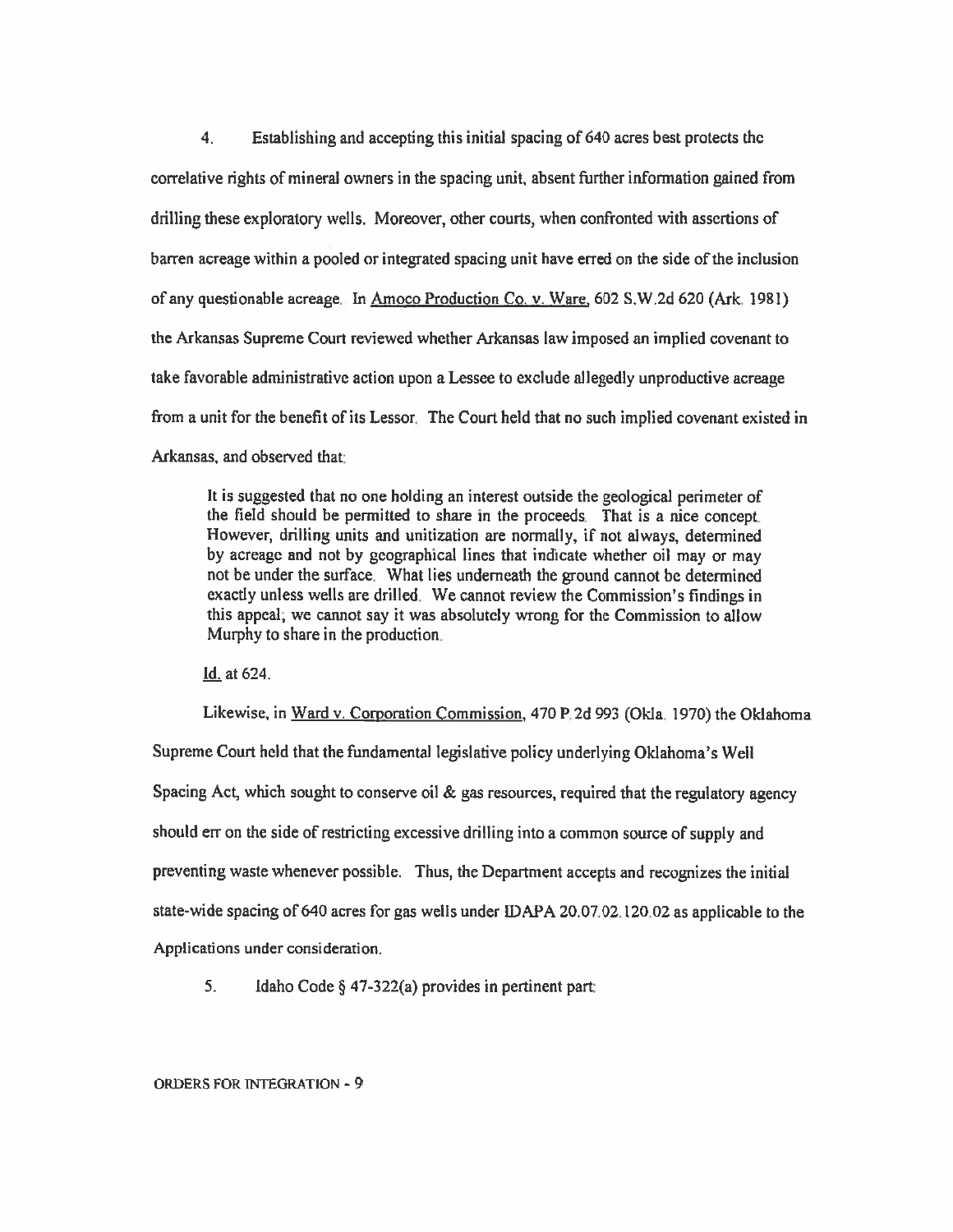In the absence of voluntary integration, the department, upon the application of any owner in that proposed spacing unit, shall order integration of alt tracts or interests in the spacing unit for drilling of a well or wells, development and operation thereof and for the sharing of production therefrom.

Idaho Code § 47-322(d) also directs in pertinent part that:

An application shall not be required to be in any particular format. An application shall not be denied or refused for incompleteness if it complies substantially with the foregoing informational requirements.

6. Based on the substantial evidence within the hearing record and Applications, the Director concludes that the Applications clearly and substantially comply with all the elements of Idaho Code § 47-322(d).

7. Based on substantial evidence in the record, the Director concludes it is appropriate to integrate the uncommitted mineral interest owners the Applicants have named for ihe development and operation of the unit pursuant to Idaho Code § 47-322.

S. The five alternatives for these uncommitted mineral interest owners to participate in the spacing unit are just and reasonable. The Applicants' proposed form lease contains reasonable terms to govern the relationship between the Applicants and uncommitted mineral interest owners who lease, fail to make an election, or choose to be objectors. The joint operating agreement contains just and reasonable terms to govern the relationship between the Applicants and the uncommitted mineral interest owners who elect to participate as working interest owners or nonconsenting working interest owners.

9. Given that the drilling of these proposed wells are speculative "wildcat" wells entailing <sup>a</sup> higher degree of risk; and the significant distance of the well sites from well service contractors and the significant mobilization costs for transporting <sup>a</sup> drill rig, Mta Mesa Services, LP, as the Operator of each of the integrated spacing units, shall be entitled to recover from the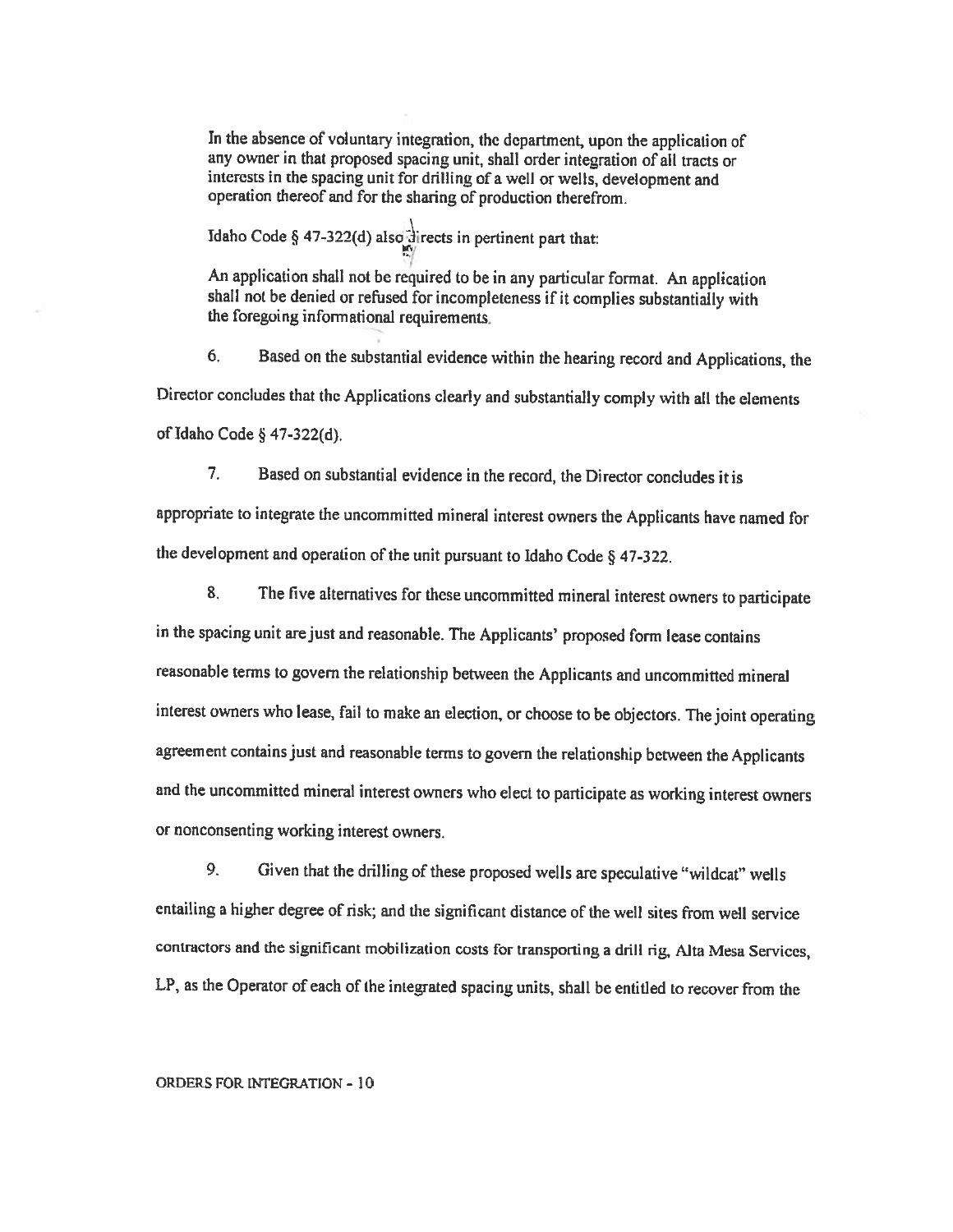interest of any nonconsenting working interest owner three hundred percent (300%) of the nonconsenting working interest owner's share of the cost of drilling and operating the well.

# ORDERS FOR INTEGRATION

For the reasons stated above, pursuant to Idaho Code § 47-322 and based on the evidence in the record, the Director HEREBY GRANTS the Integration Applications in both Docket No. CC-2016-OGR-01-00l and Docket No. CC-2016-OGR-01-002 according to the terms and conditions requested by the Applicants, as modified by any terms and conditions contained herein.

- A. Alta Mesa Services, LP is the designated Operator of each well to be drilled within each respective spacing unit, and has the exclusive right to drill, equip, and operate each well within each respective spacing unit. Accordingly, all separate tracts within the respective spacing units are FffiREBY INTEGRATED for the purpose of drilling, developing, and operating <sup>a</sup> well in each spacing unit, and for the sharing of all production therefrom from each spacing unit, in accordance with the tenns and conditions of the above-captioned Integration Orders.
- B. Operations on any portion of <sup>a</sup> spacing unit will be deemed for all purposes the conduct of operations upon each separately owned tract in the spacing unit.
- C. Production allocated or applicable to <sup>a</sup> separately owned tract included in the spacing unit shall, when produced, be deemed for all purposes to have been produced from that tract by <sup>a</sup> well drilled on that tract.
- D. IT IS HEREBY ORDERED that from and after this date all production from each respective spacing unit be integrated and allocated among the interest owners therein according to the proportion that each mineral interest owners' net mineral acreage bears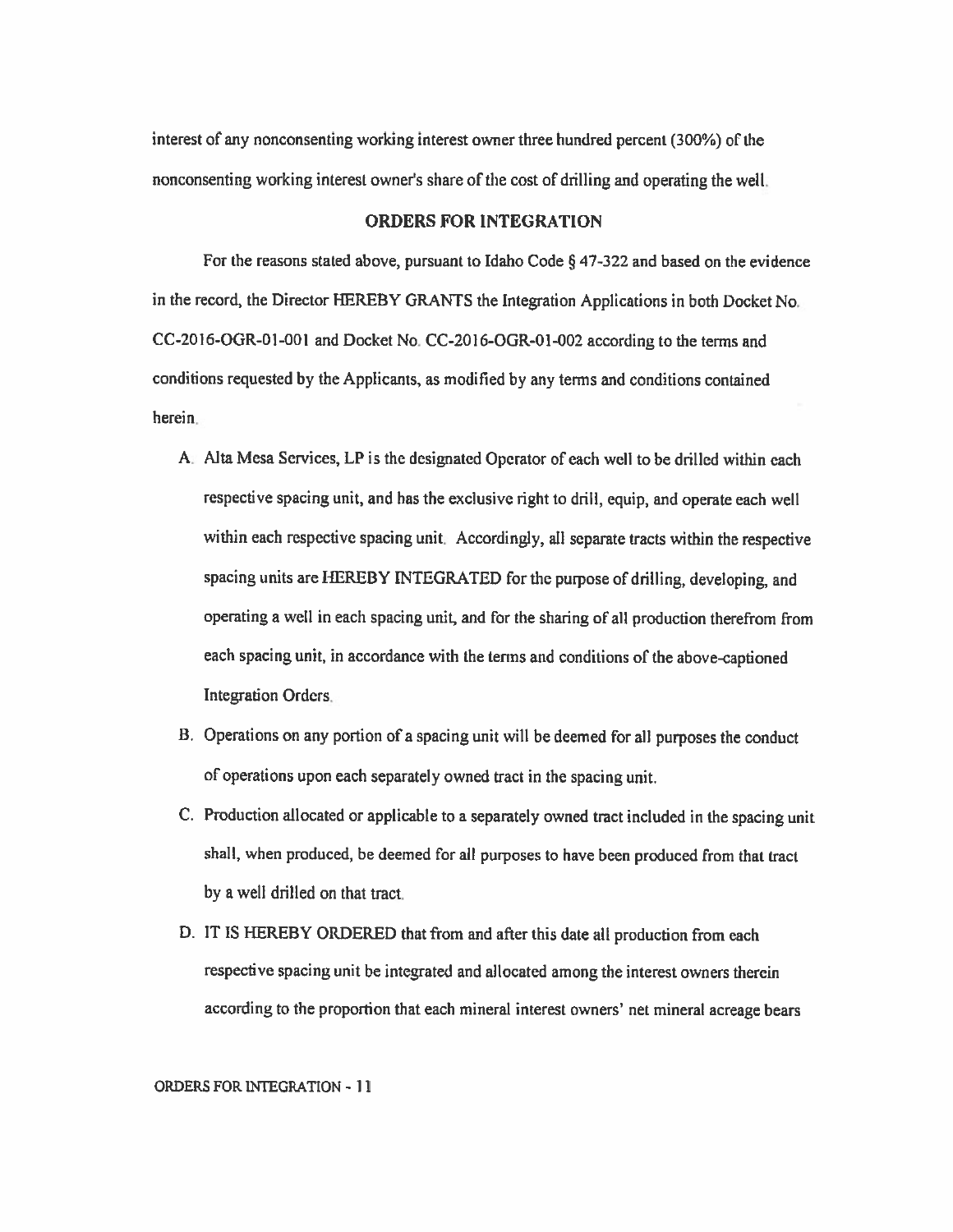to the total mineral acreage of each respective spacing unit. All royalty interests in each respective spacing unit shall, in the absence of any voluntary agreement, be deemed to be integrated as of the date of the above-captioned Integration Orders without the necessity of any subsequent separate order.

E. ALL UNCOMMITTED OWNERS IN EACH RESPECTIVE SPACING UNIT ARE HEREBY NOTIFIED that they have 30 days from and after the date of the issuance of the above-captioned Integration Orders to make known to the Operator, Alta Mesa Services, LP, which of the following options they select for participation in the integrated spacing units. This selection shall be made in writing, and addressed to

Alta Mesa Services, LP 15021 Katy Freeway, Suite 400 Houston, TX 77094

by first class mail. Uncommitted mineral interest owners may either choose to participate

as: <sup>a</sup> working interest owner; <sup>a</sup> nonconsenting working interest owner; <sup>a</sup> leased interest;

or as an objector.

F. A failure to notify the Operator, Alta Mesa Services, LP, within 30 days of these

Integration Orders shall result in that owner's interest being deemed leased.

- G. Consistent with Idaho Code § 47-322(c)(i) (v), the available participatory options are:
	- a. Participate as <sup>a</sup> working interest owner and pay the proportionate share of the actual costs of drilling and operating a well allocated to the owner's interest in the spacing unit. Working interest owners who share in the costs of drilling and operating the well are entitled to their respective shares of the production of the well. The Operator of the integrated spacing unit and working interest owners shall enter into the joint operating agreement approved in this Order.
	- b. Participate as <sup>a</sup> nonconsenting working interest owner, who refuses to share in the risk and actual costs of drilling and operating the well, but desires to participate as a working interest owner. Nonconsenting working interest owners will be entitled to their respective shares of the production of the well, not to exceed one-eighth  $(1/8)$  royalty, until the Operator of the integrated spacing unit has recovered three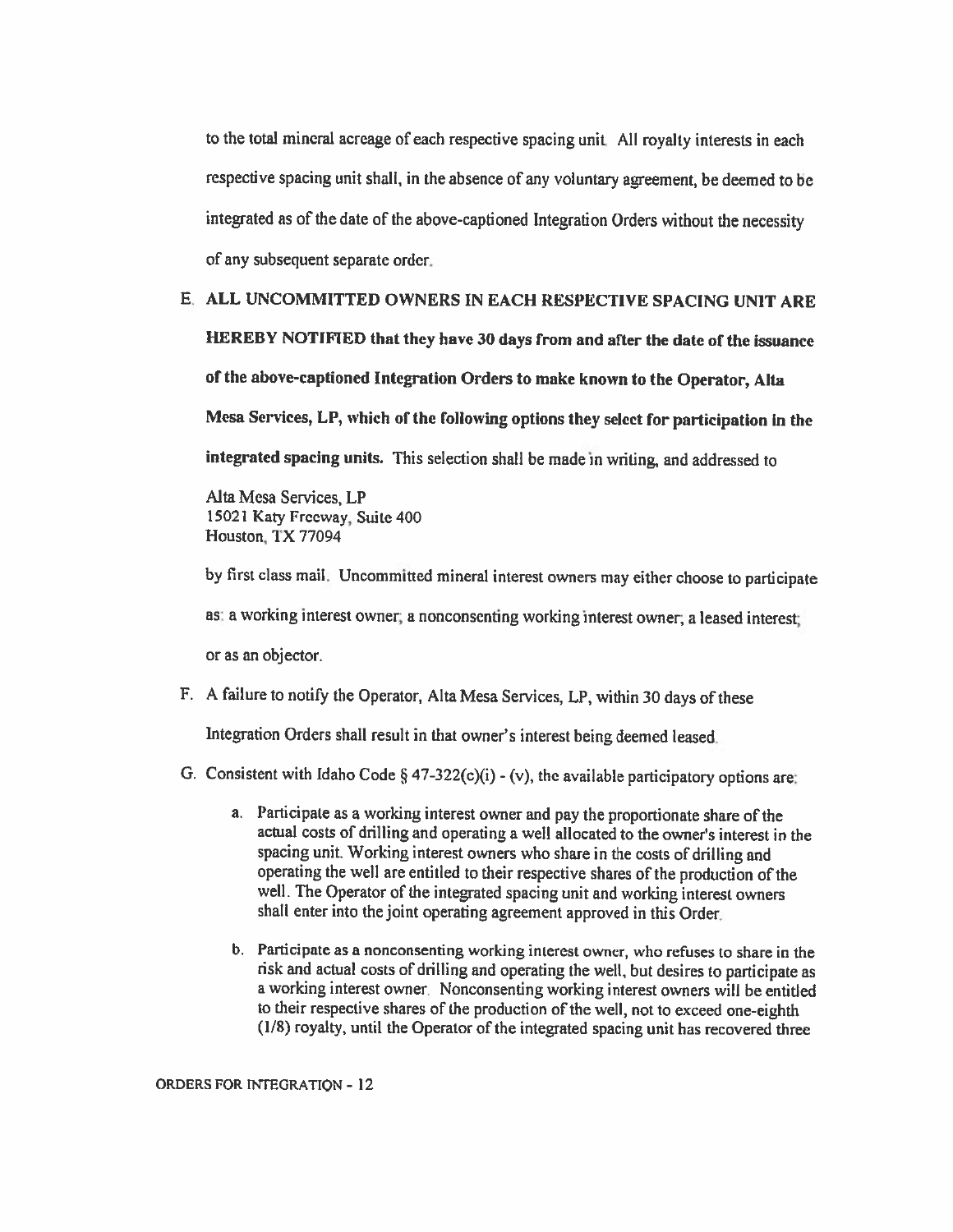hundred percent (300%) of the nonconsenting working interest owner's share of the cost of drilling and operating the well under the terms set forth in the joint operating agreement approved in this Order. After all the costs have been recovered by the consenting owners in the spacing unit, the nonconsenting owner is entitled to his respective shares of the production of the well, and shall be liable for his pro rata share of costs as if the nonconsenting owner had originally agree<sup>d</sup> to pay the costs of drilling and operating the well. The Operator of the integrated spacing unit and nonconsenting working interest owners shall enter into a joint operating agreement approved in this Order.

- c. Enter into <sup>a</sup> lease with the Operator of the integrated spacing unit under the terms and conditions in the proposed lease Alta Mesa provided. The owner shall receive one-eighth (1/8) royalty and S100 per net mineral acre bonus payment. The bonus payment for tracts less than one net mineral acre shall be \$50.
- d. Object to any participation or involvement of any kind in the unit. An objecting owner's interest will be deemed leased under the terms and conditions in this Order. The owner shall receive one-eighth (1/8) royalty. An objecting owner may elect to have any funds to which he or she is entitled to transferred to the STEM action center.
- e. If an owner fails to make an election within the 30 days set forth in this Order, such owner's interest will be deemed leased under the terms and conditions in this Order. The owner shall receive one-eighth (1/8) royalty and <sup>a</sup> \$100 per net mineral interest acre bonus payment. The bonus payment for tracts less than one net mineral acre shall be \$50.
- G. If one or more of the owners shall drill, equip, and operate, or operate, or pay the costs

of drilling, equipping, and operating, or operating, <sup>a</sup> well for the benefit of another

person as provided for in the Integration Order, then such owners or owner shall he

entitled to the share of production from the spacing unit accruing to the interest of such

other person, exclusive of <sup>a</sup> royalty not to exceed one-eighth (1/8) of the production,

until the market value of such other person's share of the production, exclusive of such

royalty, equals the sums payable by or charged to the interest of such other person.

H. If there is <sup>a</sup> dispute as to the costs of drilling, equipping, or operating <sup>a</sup> well, the

Department shall determine such costs.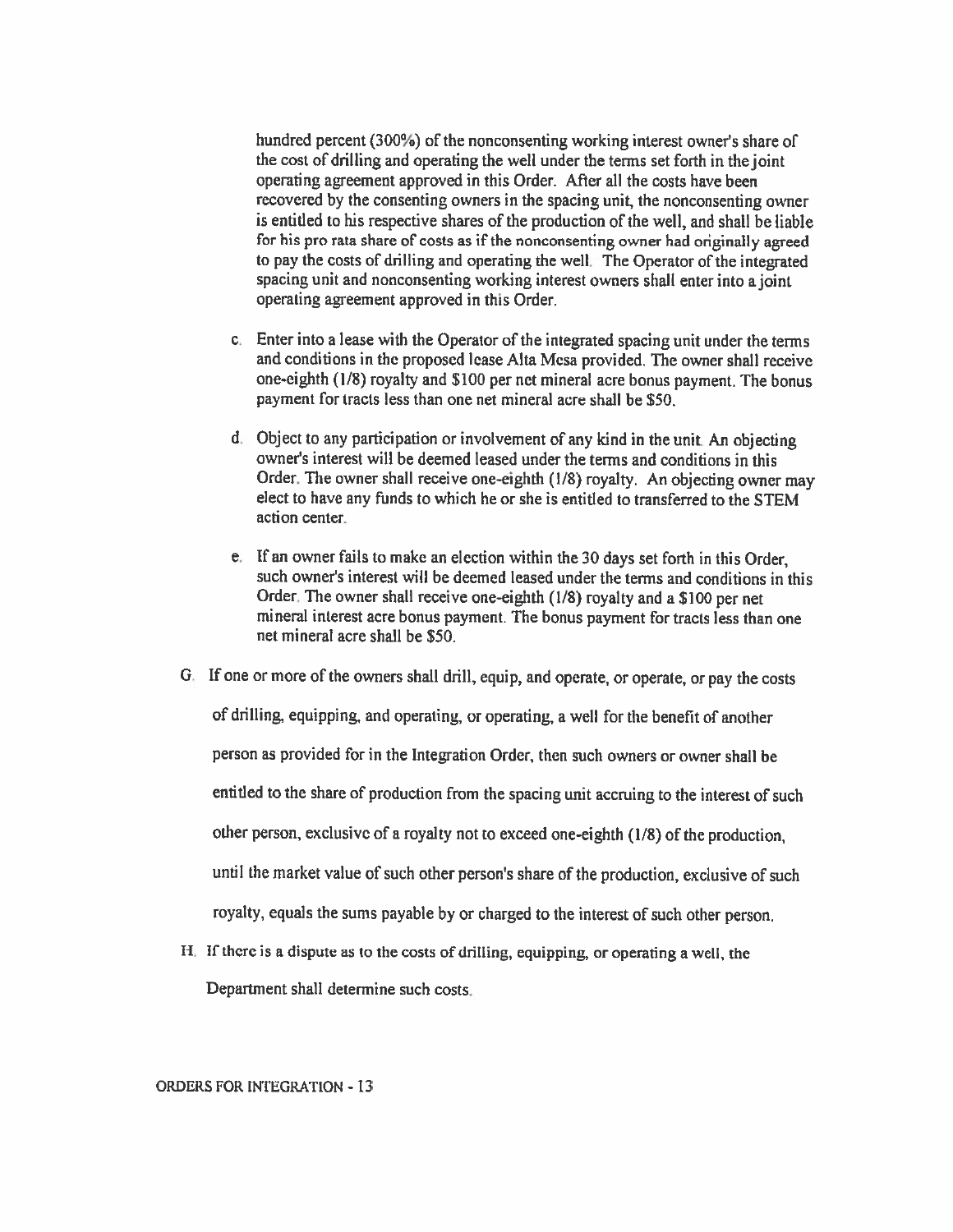- 1. The terms and conditions of the above-described Integration Orders are hereby determined to be just and reasonable.
- J. Each owner will have thirty days (30) from issuance of this Order to make an election and communicate his election in writing to Alta Mesa.

# PROCEDURES AND REVIEW

Pursuant to Idaho Code § 47-324(c) the above-captioned Integration Orders shall not be subject to any motion to reconsider or ftrther review, except for appea<sup>l</sup> to the Idaho Oil and Gas Conservation Commission. Pursuant to Idaho Code § 47-324(d), these Integration Orders may be appealed to the commission by the Applicants or any owner who filed an objection or other response to the Applications within the time required. An appea<sup>l</sup> must be filed with the Director within fourteen (14) calendar days of the date of issuance of the Director's written decision. The date of issuance shall be August 8, 2016, which is three (3) calendar days after the Director deposits the decision in the U.S. mail. Such appea<sup>l</sup> shall include the reasons and authority for the appeal, and shall identify any facts in the record supporting the appeal. Any person appealing shall serve <sup>a</sup> copy of the appea<sup>l</sup> materials on any other person who participated in the proceedings below, by certified mail, or by persona<sup>l</sup> service. Any person who participated in the proceeding below may file a response to the appeal within five (5) calendar days of service of a copy of the appea<sup>l</sup> materials. The appellant shall provide the Director with proof of service of the appea<sup>l</sup> materials on other persons.

Tfno appeal is filed within the required time, this decision shall become the final order. Idaho Code § 47-324(fl.

### IT IS SO ORDERED